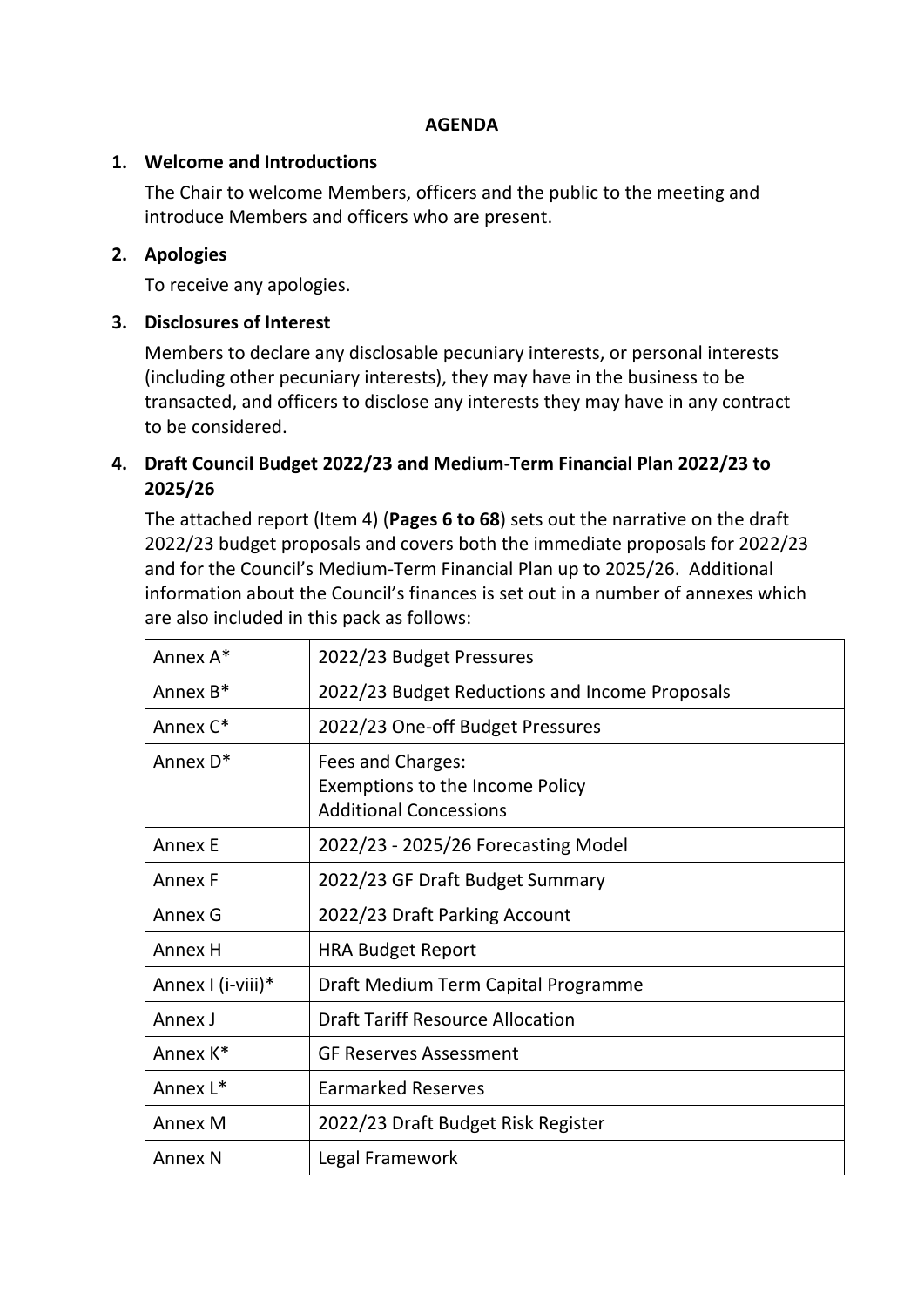# *\*Annexes A, B, C, D, I, K and L, are included as a separate pack of A3 sized documents and are page numbered separately.*

These documents were prepared for a Delegated Decision taken by Councillor Middleton on 21 December 2021 in which the Cabinet noted and endorsed the draft budget proposals set out in the report and supporting annexes, subject to the outcomes of the current public consultation which commenced on 13 December 2021 and will run until 31 January 2022.

This is an opportunity for the Committee to scrutinise the proposals in the report and Annexes, discuss these with the relevant Cabinet Members and Senior Officers of the Council, satisfy itself as to their robustness and make recommendations to Cabinet at its meeting on 1 February 2022**.** 

Members of the Committee are reminded that this set of papers covers all of the January Challenge meetings and that they should bring them with them to each session.

Outline Business Cases supporting the main budget proposals will be circulated as a separate document pack (**to follow)**.

The proposed timetable detailing which service area will be covered at each meeting is set out below:

| <b>Date</b> | <b>Cabinet Member</b>   | <b>Portfolio</b>         | <b>Director</b>         |
|-------------|-------------------------|--------------------------|-------------------------|
| 05 January  | <b>Peter Marland</b>    | Planning &               | <b>Paul Thomas</b>      |
|             |                         | Placemaking              |                         |
|             |                         | Law & Governance         |                         |
|             | <b>Robert Middleton</b> | <b>Resources</b>         | <b>Steve Richardson</b> |
|             |                         | <b>Smarter Working</b>   | Michael Bracey          |
|             |                         | Law & Governance         | Peter Brown             |
|             |                         | Capital Programme        | Anna Rulton             |
|             | Robin Bradburn          | Economy, Recovery        | <b>Sarah Gonsalves</b>  |
|             |                         | and Renewal              |                         |
|             | <b>Paul Trendall</b>    | <b>Customer Services</b> | Sarah Gonsalves         |
| 11 January  | <b>Emily Darlington</b> | Adults, Housing and      | Victoria Collins &      |
|             |                         | Healthy                  | <b>Stuart Proffitt</b>  |
|             |                         | Communities              |                         |
|             | Lauren Townsend         | <b>Public Realm</b>      | <b>Stuart Proffitt</b>  |
|             | Jenny Wilson-           | Climate &                | Paul Thomas &           |
|             | Marklew                 | Sustainability           | <b>Stuart Proffitt</b>  |
| 13 January  | Jane Carr               | <b>Tackling</b>          |                         |
|             |                         | Inequalities and         |                         |
|             |                         | Child Poverty &          |                         |
|             |                         | <b>Public Health</b>     | <b>Oliver Mytton</b>    |